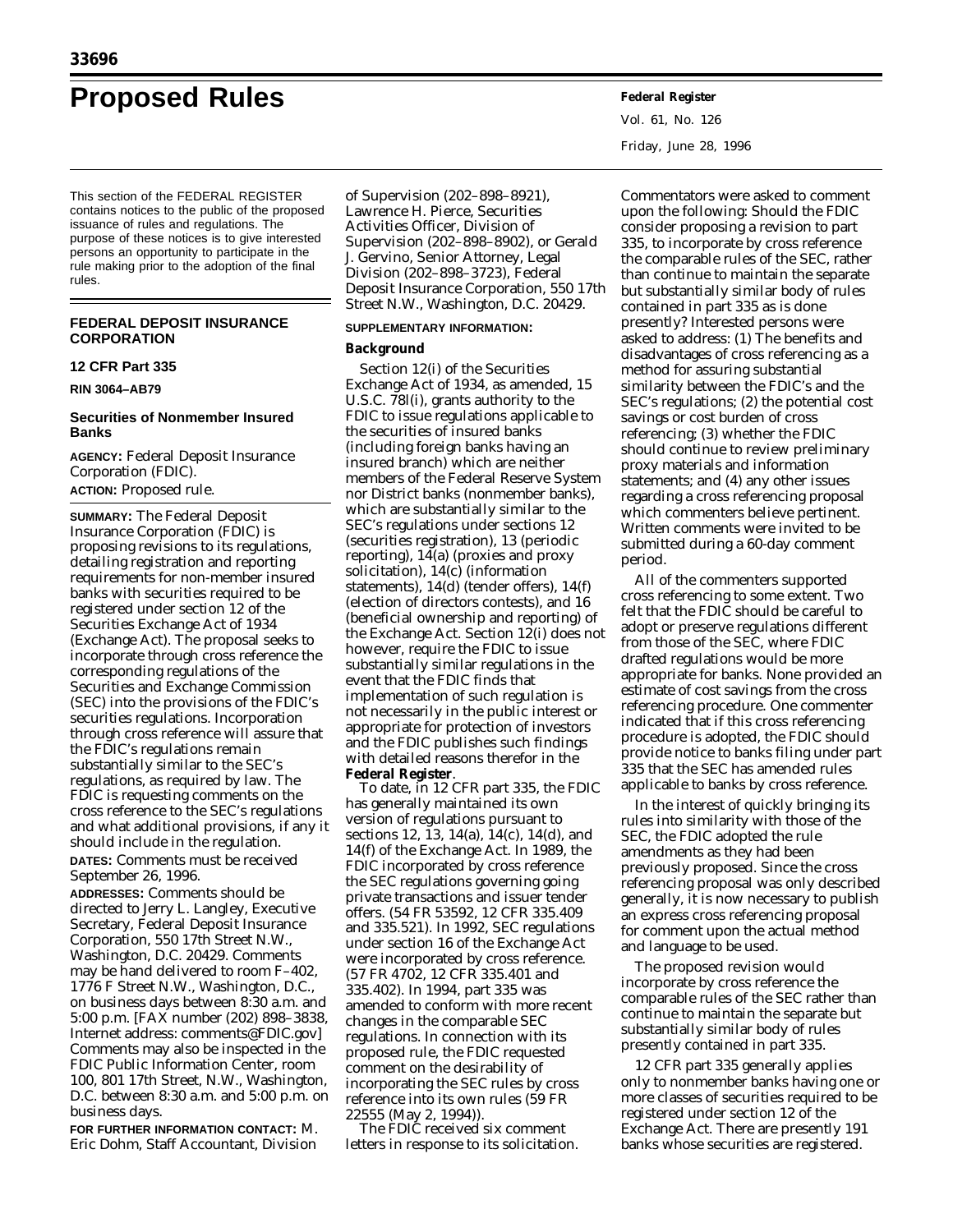# **Proposed Revisions to Part 335**

The FDIC proposes to amend 12 CFR part 335 by incorporating through cross reference, the regulations of the SEC issued under sections 12, 13, 14(a),  $14(c)$ ,  $14(d)$ , and  $14(f)$  of the Exchange Act. As a result, with the exception of forms filed pursuant to section 16, the FDIC's Exchange Act forms would be eliminated and the SEC's Exchange Act forms would be utilized in filings with the FDIC. All forms filed with the FDIC however, would be required to contain the name of the FDIC in lieu of that of the SEC in order to avoid confusion. The FDIC believes that incorporation through cross reference will make its regulations substantially similar to those of the SEC, as well as those of other federal financial institution regulatory agencies.

The proposed revision would make appropriate SEC regulations applicable to persons subject to part 335, except where part 335 contains a differing or additional requirement or exception. Incorporation through cross reference generally makes all SEC regulations, and amendments thereto, applicable to registered nonmember banks, unless the FDIC acts to vary the SEC's specific requirements. The FDIC believes that this is an effective way to assure that FDIC regulations issued under the Exchange Act remain substantially similar to the SEC's regulations. However, the FDIC will still retain the ability to exempt nonmember banks, through a separate FDIC rulemaking, from any particular SEC rule it determines should not apply to such banks. The FDIC also retains its rulemaking authority to subject nonmember banks to additional or different regulations where warranted.

The FDIC believes that issuance of the proposed regulation would simplify the administration and enforcement of the disclosure provisions of the Exchange Act. This is the approach adopted by the Board of Governors of the Federal Reserve System (12 CFR 208.16), the Office of the Comptroller of the Currency (12 CFR 11.2), and the Office of Thrift Supervision (12 CFR 563d.1). Further, as registrants, investors, and their counsel acquire or expand their familiarity with SEC regulations, incorporation by cross reference should help promote uniformity and consistency of Exchange Act disclosure, without affecting the quality of the administration and enforcement of the provisions of the Exchange Act for which the FDIC is the appropriate regulatory agency.

The FDIC's principal concern with respect to the elimination of FDIC forms

and subsequent use of SEC forms is that filers may incorrectly forward the forms to the SEC. This can create embarrassment and legal liability on the part of the filers for unintentional failure to file the forms. Errors of this kind can interfere with the smooth and efficient administration of public filings under the Exchange Act. For this reason, the FDIC proposes that on all forms to be filed with the FDIC, the cover pages would be required to prominently display the name of the FDIC in lieu of that of the SEC in order to avoid confusion as to the appropriate filing agency.

# **Proposed Differences From Current Part 335 Regulations**

Following is a discussion of the significant differences between the FDIC's existing regulations and the SEC's regulations and procedures which would be incorporated by cross reference under this proposed rule. While there are other differences in the regulations, the FDIC believes them to be technical or minor in nature. If the FDIC adopts the proposed rule, each of these differences will be eliminated.

## *A. Minimum Asset Test for Registration*

The regulations of the SEC and the FDIC differ in the minimum total asset size of an issuing company. The company's asset size is used as one of the triggering criteria (in addition to the number of shareholders) for requiring registration of securities under section 12 of the Exchange Act. Section 12(g) of the Exchange Act (17 U.S.C. 781(g)) requires any issuing company with at least 500 shareholders and a minimum total assets of \$1 million to register the class of securities, subject to limits, exemptions, and conditions prescribed by the SEC or other appropriate regulatory agency. The SEC's Rule 12g– 1 (17 CFR 240.12g–1) prescribes the minimum asset test to be \$10 million in total assets. Currently, the FDIC rules do not alter the statutory standard. Incorporation of the SEC's regulations by cross reference, would adopt the SEC's threshold of \$10 million.

## *B. Shareholder Proposal Rules*

The regulations of the SEC and the FDIC differ primarily with respect to the proponent's ownership requirements in stock of an issuing company, and the number of proposals which a proponent may present. The FDIC's rules presently require only that the proponent be a shareholder of the registrant, and that a proponent may submit a maximum of two proposals for inclusion in a registrant's annual meeting proxy statement. The SEC's Rule 14a–8 (17

CFR 240.14a–8) requires a proponent to beneficially own at least 1% or \$1,000 in market value of securities entitled to be voted on the proposal, requires a proponent to have held such securities for at least one year, and permits a proponent to submit only one proposal for inclusion in a registrant's annual meeting proxy statement. Incorporation of the SEC's regulations by cross reference, would adopt the SEC's requirements which include the differences described above.

# *C. Certification, Suspension of Trading, and Removal From Listing by Exchanges; Unlisted Trading; and Related Filing Requirements*

The SEC's rules currently require a national securities exchange to formally certify that a registrant's security has been approved for listing. The SEC's rules contain provisions applicable to suspension of trading on a national securities exchange, withdrawal, and striking of a security from listing and registration. Also, SEC rules prescribe requirements relative to applications, changes, termination, suspension, or exemption of securities admitted to unlisted trading on a national securities exchange. The FDIC's rules currently also require certification by a national securities exchange, but do not contain the additional provisions summarized above. Incorporation of the SEC's regulations by cross reference, would adopt the SEC's rules on Certification By Exchanges (17 CFR 240.12d1–1 through 12d1–6), Suspension Of Trading, Withdrawal, And Striking From Listing And Registration (17 CFR 240.12d2–1 through 12d2–6), and Unlisted Trading (17 CFR 240.12f–1 through 12f–6).

## *D. Availability of Exchange Act Filings at Federal Reserve Banks*

FDIC regulations currently require that copies of all registration statements and periodic reports required by 12 CFR 335.301 through 335.365 (exclusive of exhibits), the proxy and information statements required by 12 CFR 335.201, and annual reports to security holders required by 12 CFR 335.203 will be available for inspection at the Federal Reserve Bank (FRB) of the District in which the bank making the submission is located. The FDIC staff believes that there has been extremely little if any public interest in inspecting these Exchange Act filings at the Federal Reserve Banks. It is also believed that it is difficult for the public to access these filings. Adoption of this proposed rule would eliminate the availability of these Exchange Act filings at the Federal Reserve Banks. All Exchange Act filings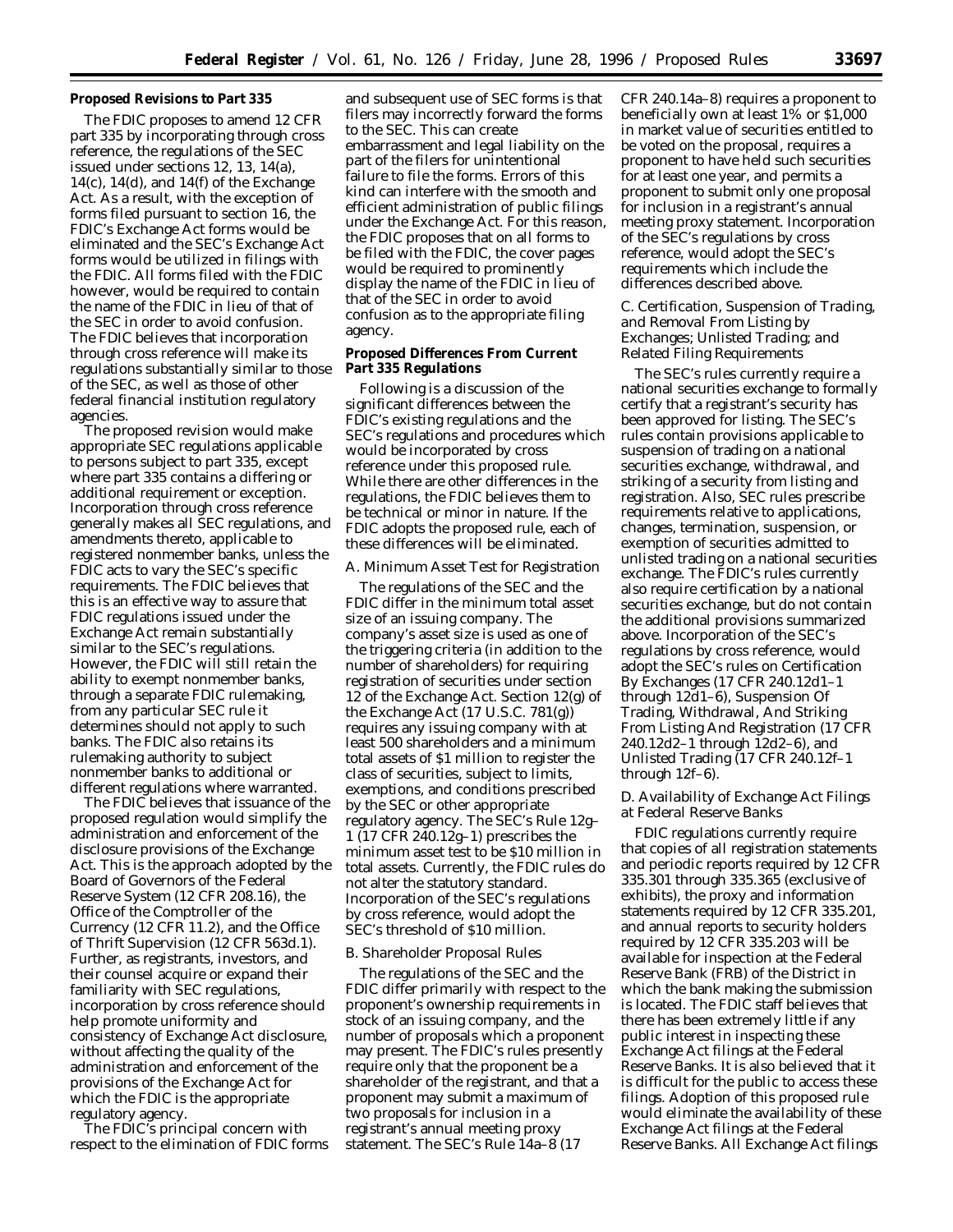will still be available for inspection at and copies may be obtained from the FDIC in Washington, D.C.

**Proposed Differences From SEC Regulations (Superseded SEC Regulations and FDIC Substituted Regulations)**

Following is a discussion of the significant differences between the applicable requirements assuming adoption of this proposed rule by FDIC, and the SEC's regulations and procedures which would be incorporated by cross reference. Unless any particular provisions of the SEC's Exchange Act regulations are specifically superseded by the FDIC, incorporation by cross reference would make such provisions applicable to nonmember banks, related parties and investors. The FDIC rules under 12 CFR part 335 currently contain these provisions or requirements and retention thereof is considered warranted. If the FDIC adopts this proposed rule, each of the following differences between the rules of the FDIC and the rules of the SEC will remain in effect.

# *A. Review of Proxy and Information Statements*

The SEC and the FDIC regulations differ significantly in the type of proxy and information statements subject to regulatory review prior to distribution to shareholders. The SEC requires preliminary filings of proxy and information statements, but only concerning those shareholder meetings which are other than ''routine'' annual meetings. In such cases, the SEC requires preliminary filings to be filed ten days prior to distribution to shareholders (17 CFR 240.14a–6 and 17 CFR 240.14c–5). The FDIC however, currently requires preliminary filings for all shareholder meetings, and requires that the preliminary filings be made at least ten days before routine meetings and 15 days before other than routine meetings (12 CFR 335.204).

The SEC regulations exempt proxy statements for ''routine'' annual meetings from the requirement of preliminary filing and advance review. While the FDIC receives a moderate number of ''routine'' meeting filings, the staff has found that it is this category of filings where the most fundamental errors are made. Proxy statements for ''routine'' annual meetings often contain more basic errors and omissions than in the case of ''non-routine'' meetings. In the absence of an advance filing, the FDIC must choose between requiring a new meeting after the problem is belatedly discovered or overlooking

noncompliance until the following year. A similar problem may occur in enforcing the regulations with banks that misread or are negligent in interpreting the term "routine".

Accordingly, the FDIC is proposing that its rules under 12 CFR part 335 continue to require the filing of both routine and non-routine preliminary proxy materials for staff review and comment prior to their distribution to shareholders. The FDIC staff believes that the overall benefits resulting from the current requirement under 12 CFR part 335 to file ''routine'' preliminary proxy statements, exceed the costs attributed to making those filings. Although the FDIC considers a continuation of these requirements appropriate subsequent to adoption of a cross referencing rule, it intends to perform a periodic assessment of this requirement in light of its experience and will propose revisions as warranted.

# *B. Disclosure of Extensions of Credit to Insiders*

The SEC and the FDIC regulations contain requirements for financial institution disclosure of loans to its insiders. SEC regulations generally require the disclosure of certain insider indebtedness in excess of \$60,000 which have preferential terms, were not made in the ordinary course of business, or which involve more than the normal risk of collectibility or involve other unfavorable features. In contrast, since 1965, the FDIC has required: (a) disclosure of insiders' indebtedness on a basis substantially similar to that of the SEC, but without the \$60,000 threshold; and (b) basic disclosure of relatively large extensions of credit to insiders and to insiders as a group, based strictly upon the amount of indebtedness.

Even though loans to insiders are often subject to amount limitations in banking law and regulation, significant amounts of insider loans yet occur. The proposed rule would incorporate the SEC's indebtedness of management disclosure requirements and would also add a requirement to disclose large extensions of credit to insiders and to insiders as a group, based solely upon the amount of indebtedness. The FDIC staff believes that the overall benefit resulting from continuation of the FDIC's current disclosure requirements under 12 CFR part 335 is in the public interest and is appropriate to the banking industry.

# *C. Filing Fees*

The regulations of SEC include very specific requirements for the payment of filing fees which are applicable to and

must be paid by any person or entity filing reports with the SEC under the Exchange Act. The FDIC's proposed rules will not require filing fees to be paid by any person, registrant, or entity making Exchange Act filings with the FDIC.

# *D. Electronic Data Gathering Analysis and Retrieval (EDGAR)*

The SEC's Regulation S–T (17 CFR part 232) requires all registrants to submit filings in electronic format pursuant to its EDGAR system. Although the FDIC is studying the feasibility of the acceptance and administration of electronic filings under the Exchange Act, the FDIC does not accept and is not proposing to accept electronic filings at this time.

# *E. Legal Proceedings*

The SEC and the FDIC regulations currently both require disclosure of legal proceedings in certain filings under the Exchange Act. The FDIC generally requires disclosure of all legal proceedings required to be disclosed by the SEC, and in addition, the FDIC's regulations deem as material and require disclosure of administrative or judicial proceedings arising under section 8 of the Federal Deposit Insurance Act. The FDIC is proposing that its rules under 12 CFR part 335 incorporate the SEC's legal proceedings disclosure requirements by cross reference, and in addition, continue to deem as material and require disclosure of administrative or judicial proceedings arising under section 8 of the Federal Deposit Insurance Act. The FDIC staff believes that the overall benefit resulting from the explicit requirement to disclose proceedings arising under section 8 of the Federal Deposit Insurance Act is in the public interest and is appropriate to the banking industry.

# **Request for Public Comments**

The Board hereby requests comment on all aspects of the proposed rule, particularly those specifically mentioned above. The FDIC requests specific written comments from the public regarding:

(1) The benefits and disadvantages of cross referencing as a method for assuring substantial similarity between FDIC and SEC regulations;

(2) The potential cost savings or cost burden of cross referencing; Please include estimates of specific dollar amounts of any anticipated benefits, as well as amounts of transitionary and continuing costs such as purchase of reference aides, staff training, and any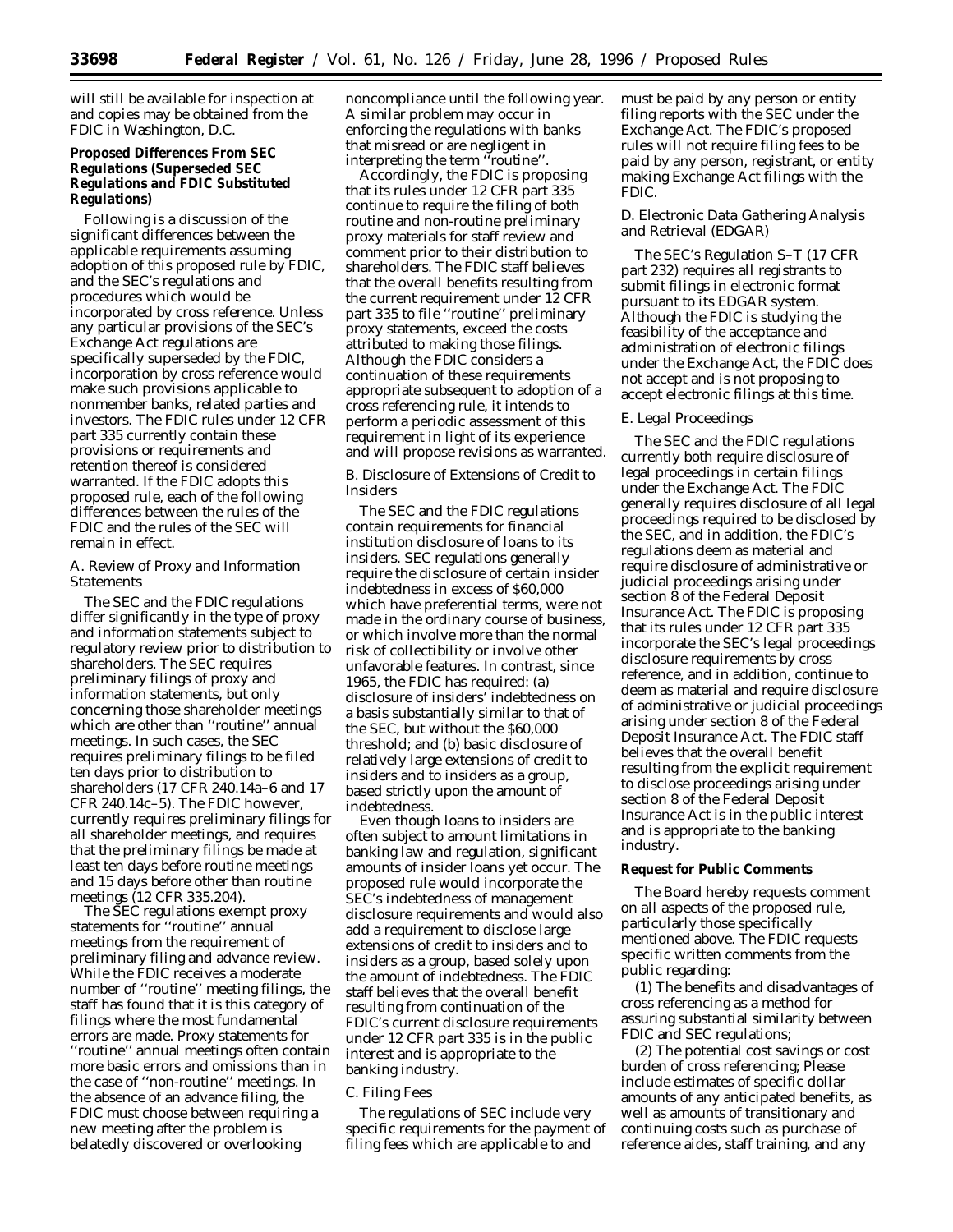necessary additional professional assistance;

(3) Whether the FDIC should provide any specific exemptions from, or separate additions to the SEC's regulations;

(4) Whether the FDIC should continue to require disclosure of insider extensions of credit as it currently does under its rules in 12 CFR 335.212 Item 7(b); and

(5) Whether the FDIC should continue to also make Exchange Act filings available for inspection at the Federal Reserve Banks.

(6) The appropriate time frame for implementation of the final rule, including the amount of time which should pass after publication of the final rule before compliance with the final rule is required; and

(7) Any other issues regarding the proposal which commenters believe would assist in this rulemaking.

## **Regulatory Flexibility Act**

Under section 605(b) of the Regulatory Flexibility Act (RFA) (5 U.S.C. 605(b)), the initial regulatory flexibility analysis otherwise required under section 603 of the RFA (5 U.S.C. 603) is not required if the head of the agency certifies that the rule will not have a significant economic impact on a substantial number of small entities and the agency publishes such certification in the **Federal Register** along with its general notice of proposed rulemaking. Pursuant to section 605(b) of the RFA, the FDIC certifies that this proposed rule would apply only to those banks whose securities are publicly held. Other covered persons include: insiders of banks; large shareholders of banks; and bidders for bank stock.

These regulations will cross-reference SEC regulations. By statute any differences must be specifically justified through the rulemaking process. The regulations are functionally almost identical. They are issued under the same statutory authority. They share a common legislative purpose. The FDIC considers the applicable SEC rule, defining ''small entities'', a necessary standard in order to maintain fair and comparable regulation. The FDIC is comparing FDIC regulated banks and SEC regulated nonbank entities, including bank holding companies. The applicable SEC definition of ''small entities'' sets the upper limit at \$5 million. The SEC has delayed raising this limit until it completes its current and future initiatives in this area. Any SEC revisions in this area should pass through to entities subject to part 335. Currently, there are no banks below this

limit filing under part 335. Further, this rulemaking does not substantially change existing filing requirements for any individual. Based upon this factual background, the FDIC certifies that the proposed amendments will have no economic impact on any identifiable small entities as defined for the class by SEC which is the general regulator in the area.

## **Paperwork Reduction Act**

The collection of information in this proposed rule has been reviewed and approved by the Office of Management and Budget under control number 3064– 0030 in accordance with the Paperwork Reduction Act of 1980 (44 U.S.C. 3501 et seq.). Comments on the accuracy of the burden estimate and suggestions for reducing the burden should be directed to the Office of Management and Budget, Paperwork Reduction Project (3064–0030), Washington, D.C. 20503, with copies of such comments to be sent to Steven F. Hanft, Office of the Executive Secretary, room F–400, 550 17th Street, N.W., Washington, D.C. 20429.

This information is needed to assure compliance with the Exchange Act and to provide information to investors and the public about the condition of registered nonmember banks. The likely respondents are for-profit financial institutions—registered nonmember banks, as well as their directors, executive officers and principal shareholders. The total reporting burden for all collections of information in this regulation is currently estimated as follows:

| Number of Respondents 3,213 |  |
|-----------------------------|--|
| Number of Responses Per     |  |
|                             |  |
|                             |  |
|                             |  |

Total Annual Burden Hours..................46,036 The estimated annual burden per respondent varies from 30 minutes to 200 hours, depending on the particular form and individual circumstances, with an estimated average of 8.60 hours.

## **Cost Benefit Analysis**

This proposed revision is generally not expected to result in material increases in costs and burden to respondents. Some filers, however, may realize an increase in costs due to an increased need for professional guidance in order to facilitate the making of filings under the Exchange Act. Any overall increase in costs resulting from this proposed rule should be moderate, however, due to the existing general familiarity with the SEC's regulations on the part of registrants, investors, and their counsel.

Any such increase in overall costs should be offset by elimination of the need for potential filers to become familiar with two separate sets of regulations implementing the filing requirements of the Exchange Act.

#### **Statutory Basis**

The revisions to the FDIC's rules under sections 12, 13, 14(a), 14(c), 14(d), 14(f) and 16 of the Exchange Act, are being adopted by the FDIC pursuant to Exchange Act section 12(i).

## **List of Subjects in 12 CFR Part 335**

Accounting, Banks, banking, Confidential business information, Reporting and recordkeeping requirements, Securities.

For the reasons set forth in the preamble, the FDIC proposes to revise part 335 to read as follows:

# **PART 335—SECURITIES OF NONMEMBER INSURED BANKS**

#### Sec.

- 335.101 Scope of part, authority and OMB control number.
- 335.111 Forms and schedules.
- 335.201 Securities exempted from registration.
- 335.211 Registration and reporting.
- 335.221 Forms for registration of securities and similar matters.
- 335.231 Certification, suspension of trading, and removal from listing by exchanges.
- 335.241 Unlisted trading.
- 335.251 Forms for notification of action
- taken by national securities exchanges. 335.261 Exemptions; terminations; and
- definitions.
- 335.301 Reports of issuers of securities registered pursuant to section 12.
- 335.311 Forms for annual, quarterly, current, and other reports of issuers.
- 335.321 Maintenance of records and issuer's representations in connection with required reports
- 335.331 Acquisition statements and
- acquisitions of securities by issuers.<br>335.401 Solicitations of proxies.
- Solicitations of proxies.
- 335.501 Tender offers.
- Requirements of section 16 of the Securities Exchange Act of 1934.
- 335.611 Initial statement of beneficial ownership of securities (Form F–7).
- 335.612 Statement of changes in beneficial ownership of securities (Form F–8).
- 335.613 Annual statement of beneficial ownership of securities (Form F–8A).
- 335.701 Filing requirements, public reference, and confidentiality.
- 335.801 Inapplicable SEC regulations; FDIC substituted regulations; additional information.

**Authority:** 15 U.S.C. 78l(i).

## **§ 335.101 Scope of part, authority and OMB control number.**

(a) This part is issued by the Federal Deposit Insurance Corporation (the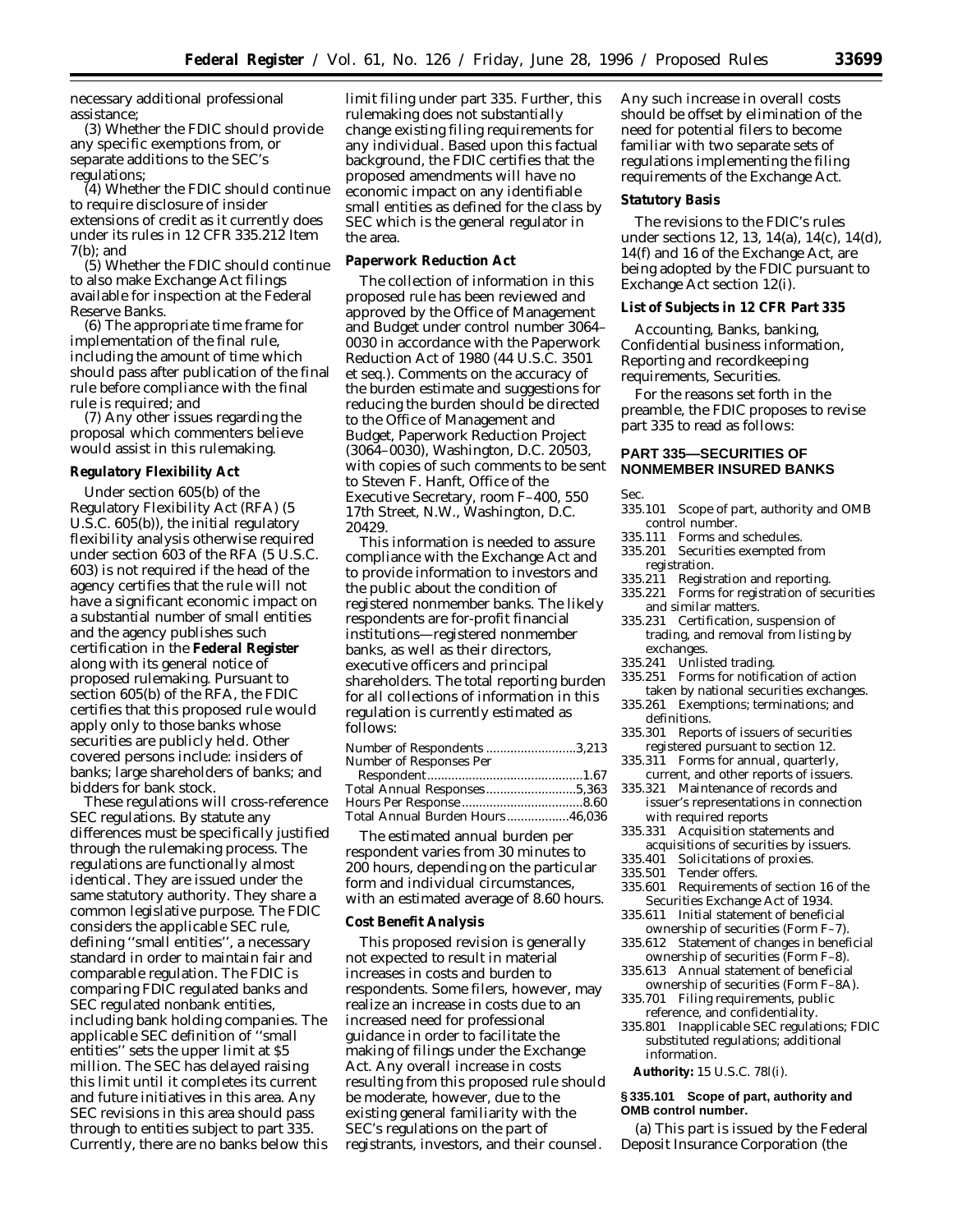FDIC) under section 12(i) of the Securities Exchange Act of 1934, as amended (15 U.S.C. 78)(the Exchange Act) and applies to all securities of FDIC insured banks (including foreign banks having an insured branch) which are neither a member of the Federal Reserve System nor a District bank (collectively referred to as nonmember banks) that are subject to the registration requirements of section 12(b) or section 12(g) of the Exchange Act (registered nonmember banks). The FDIC is vested with the powers, functions, and duties vested in the Securities and Exchange Commission (the Commission or SEC) to administer and enforce the provisions of sections 12, 13, 14(a), 14(c), 14(d), 14(f), and 16 of the Securities Exchange Act of 1934, as amended (the Exchange Act)(15 U.S.C. 78*l*, 78m, 78n(a), 78n(c), 78n(d), 78n(f), and 78p)), regarding nonmember banks with one or more classes of securities subject to the registration provisions of sections 12(b) and 12(g).

(b) This part generally incorporates through cross reference, the regulations of the SEC issued under sections 12, 13, 14(a), 14(c), 14(d), 14(f), and 16 of the Exchange Act. References to the Commission are deemed to refer to the FDIC unless the context otherwise requires.

(c) The Office of Management and Budget has reviewed and approved the recordkeeping and reporting required by this part (OMB control number 3064– 0030).

# **§ 335.111 Forms and schedules.**

The Exchange Act regulations of the SEC, which are incorporated by cross reference under this part, require the filing of forms and schedules as applicable. Reference is made to SEC Exchange Act regulation 17 CFR 249.0–1 regarding the availability of all applicable SEC Exchange Act forms. Required schedules are codified and are found within the context of the SEC's regulations. The filings of all applicable SEC forms and schedules shall be made with the FDIC at the address in this section. They shall be titled with the name of the FDIC in substitution for the name of the SEC. Forms F–7 (§ 335.611), F–8 (§ 335.612), F–8A (§ 335.613), are FDIC forms which are issued under section 16 of the Exchange Act and can be obtained from the Registration and Disclosure Section, Division of Supervision, Federal Deposit Insurance Corporation, 550 17th Street N.W., Washington, D.C. 20429. Reference is also made to § 335.701 for general filing requirements, public reference, and confidentiality provisions.

## **§ 335.201 Securities exempted from registration.**

Persons generally subject to registration requirements under Exchange Act section 12 and subject to this part, shall follow the applicable and currently effective SEC regulations relative to exemptions from registration issued under sections 3 and 12 of the Exchange Act as codified at 17 CFR 240.3a12–1 through 240.3a12–11; 240.12a–4 through 240.12a–7; 240.12g– 1 through 240.12h–4.

## **§ 335.211 Registration and reporting.**

Persons with securities subject to registration under Exchange Act sections 12(b) and 12(g), required to report under Exchange Act section 13, and subject to this part shall follow the applicable and currently effective SEC regulations issued under section 12(b) of the Exchange Act as codified at 17 CFR 240.12b–1 through 240.12b-36.

## **§ 335.221 Forms for registration of securities and similar matters.**

(a) The applicable forms for registration of securities and similar matters are codified in subpart C of 17 CFR part 249. All forms shall be filed with the FDIC as appropriate and shall be titled with the name of the FDIC instead of the SEC.

(b) The requirements for Financial Statements can generally be found in Regulation S-X (17 CFR part 210). Banks may also refer to the instructions for FFIEC Reports of Income and Reports of Condition when preparing unaudited interim statements. The requirements for Management's Discussion and Analysis of Financial Condition and Results of Operations can be found at 17 CFR 229.300. Industry Guide 3, Statistical Disclosure by Bank Holding Companies, is codified at 17 CFR 229.802.

(c) A ''small business issuer'', as defined under 17 CFR 240.12b–2, has the option of filing Small Business (SB) Forms (as codified in 17 CFR part 249) in lieu of the Exchange Act forms otherwise required to be filed, which provide for financial and other item disclosures in conformance with Regulation S–B of the Securities and Exchange Commission (17 CFR part 228). The definition of ''small business issuer'', generally includes banks with annual revenues of less than \$25 million, whose voting stock does not have a public float of \$25 million or more.

## **§ 335.231 Certification, suspension of trading, and removal from listing by exchanges.**

The provisions of the applicable and currently effective SEC regulations

under section 12(d) of the Exchange Act shall be followed as codified at 17 CFR 240.12d1–1 through 240.12d2–2.

## **§ 335.241 Unlisted trading.**

The provisions of the applicable and currently effective SEC regulations under section 12(f) of the Exchange Act shall be followed as codified at 17 CFR 240.12f–1 through 17 CFR 240.12f–6.

## **§ 335.251 Forms for notification of action taken by national securities exchanges.**

The applicable forms for notification of action taken by national securities exchanges are codified in subpart A of 17 CFR part 249. All forms shall be filed with the FDIC as appropriate and shall be titled with the name of the FDIC instead of the SEC.

## **§ 335.261 Exemptions; terminations; and definitions.**

The provisions of the applicable and currently effective SEC regulations under sections  $12(g)$  and  $12(h)$  of the Exchange Act shall be followed as codified at 17 CFR 240.12g–1 through 240.12h–4.

## **§ 335.301 Reports of issuers of securities registered pursuant to section 12.**

The provisions of the applicable and currently effective SEC regulations under section 13(a) of the Exchange Act shall be followed as codified at 17 CFR 240.13a-1 through 240.13a-17.

## **§ 335.311 Forms for annual, quarterly, current and other reports of issuers.**

(a) The applicable forms for annual, quarterly, current, and other reports are codified in subpart D of 17 CFR part 249. All forms shall be filed with the FDIC as appropriate and shall be titled with the name of the FDIC instead of the SEC.

(b) The requirements for Financial Statements can generally be found in Regulation S–X (17 CFR part 210). Banks may also refer to the instructions for FFIEC Reports of Income and Reports of Condition when preparing unaudited interim reports. The requirements for Management's Discussion and Analysis of Financial Condition and Results of Operations can be found at 17 CFR 229.300. Industry Guide 3, Statistical Disclosure by Bank Holding Companies, is codified at 17 CFR 229.802.

(c) A ''small business issuer'', as defined under 17 CFR 240.12b–2, has the option of filing Small Business (SB) Forms (as codified in 17 CFR part 249) in lieu of the Exchange Act forms otherwise required to be filed, which provide for financial and other item disclosures in conformance with Regulation S–B of the Securities and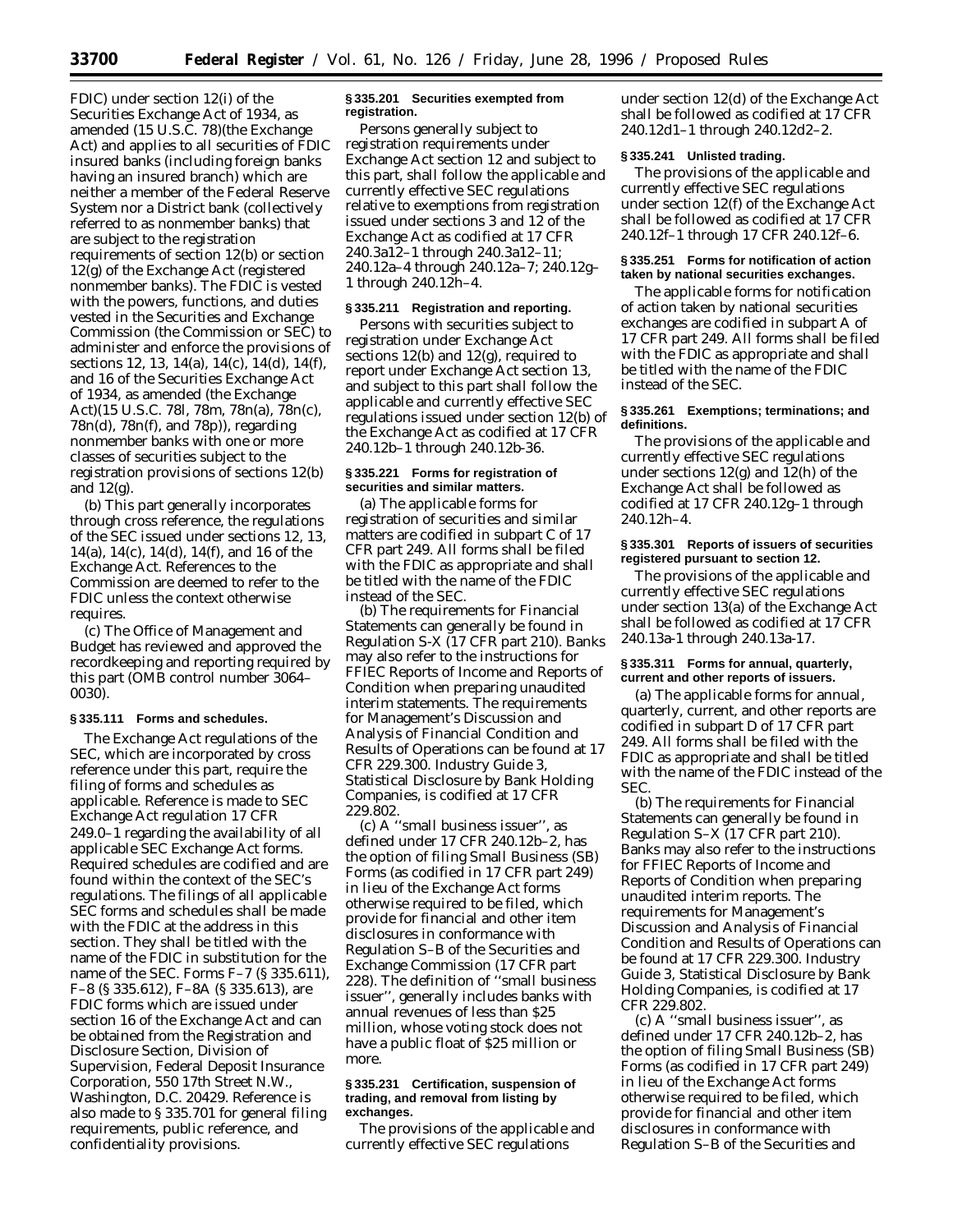Exchange Commission (17 CFR part 228). The definition of ''small business issuer'', generally includes banks with annual revenues of less than \$25 million, whose voting stock does not have a public float of \$25 million or more.

## **§ 335.321 Maintenance of records and issuer's representations in connection with required reports.**

The provisions of the applicable and currently effective SEC regulations under section 13(b) of the Exchange Act shall be followed as codified at 17 CFR 240.13d2–1 through 240.13b2–2.

### **§ 335.331 Acquisition statements and acquisitions of securities by issuers.**

The provisions of the applicable and currently effective SEC regulations under section 13(d) and 13(e) of the Exchange Act shall be followed as codified at 17 CFR 240.13d–1 through 240.13e–102.

## **§ 335.401 Solicitations of proxies.**

The provisions of the applicable and currently effective SEC regulations under section 14(a) and 14(c) of the Exchange Act shall be followed as codified at 17 CFR 240.14a–1 through 17 CFR 240.14a–103 and 17 CFR 240.14c–1 through 240.14c–101.

## **§ 335.501 Tender offers.**

The provisions of the applicable and currently effective SEC regulations under section  $14(d)$ ,  $14(e)$ , and  $14(f)$  of the Exchange Act shall be followed as codified at 17 CFR 240.14d–1 through 240.14f–1.

## **335.601 Requirements of section 16 of the Securities Exchange Act of 1934.**

Persons subject to section 16 of the Act with respect to securities registered under this part shall follow the applicable and currently effective SEC regulations issued under section 16 of the Act (17 CFR 240.16a–1 through 240.16e–1), except that the forms described in § 335.611 (Form F–7), § 335.612 (Form F–8), and § 335.613 (Form F–8A) shall be used in lieu of SEC Form 3 (17 CFR 249.103), Form 4 (17 CFR 249.104), or Form 5 (17 CFR 249.105), respectively. Copies of Forms F–7, F–8, F–8A and the instructions thereto can be obtained from the Registration and Disclosure Section, Division of Supervision, Federal Deposit Insurance Corporation, 550 17th Street N.W., Washington, D.C. 20429.

# **§ 335.611 Initial statement of beneficial ownership of securities (Form F–7).**

This form shall be filed in lieu of SEC Form 3 pursuant to SEC rule 16a–3 (17 CFR 240.16a–3) for initial statements of beneficial ownership of securities. The FDIC is authorized to solicit the information required by this form pursuant to sections 16(a) and 23(a) of the Securities Exchange Act of 1934 (15 U.S.C. 78p and 78w) and the rules and regulations thereunder. SEC regulations referenced in this form are codified at 17 CFR 240.16a–1 through 240.16e–1.

## **§ 335.612 Statement of changes in beneficial ownership of securities (Form F– 8).**

This form shall be filed pursuant to SEC rule 16a–3 (17 CFR 240.16a–3) for statements of changes in beneficial ownership of securities. The FDIC is authorized to solicit the information required by this form pursuant to sections 16(a) and 23(a) of the Securities Exchange Act of 1934 (15 U.S.C. 78p and 78w) and the rules and regulations thereunder. SEC regulations referenced in this form are codified at 17 CFR 240.16a–1 through 240.16e–1.

## **§ 335.613 Annual statement of beneficial ownership of securities (Form F–8A).**

This form shall be filed pursuant to SEC rule 16a–3 (17 CFR 240.16a–3) for annual statements of beneficial ownership of securities. The FDIC is authorized to solicit the information required by this form pursuant to sections 16(a) and 23(a) of the Securities Exchange Act of 1934 (15 U.S.C. 78p and 78w), and the rules and regulations thereunder. SEC regulations referenced in this form are codified at 17 CFR 240.16a–1 through 240.16e–1.

## **§ 335.701 Filing requirements, public reference, and confidentiality.**

(a) *Filing requirements.* Unless otherwise indicated in this part, one original and four conformed copies of all papers required to be filed with the FDIC under the Exchange Act or regulations thereunder shall be filed at its office in Washington, D.C. Official filings made at the FDIC's office in Washington, D.C. should be addressed as follows: Attention: Registration and Disclosure Section, Division of Supervision, Federal Deposit Insurance Corporation, 550 17th Street N.W., Washington, D.C. 20429. Material may be filed by delivery to the FDIC through the mails or otherwise. The date on which papers are actually received by the FDIC shall be the date of filing thereof if all of the requirements with respect to the filing have been complied with.

(b) *Inspection.* Except as provided in paragraph (c) of this section, all information filed regarding a security registered with the FDIC will be available for inspection at the Federal

Deposit Insurance Corporation, 550 17th Street N.W., Washington, D.C.

(c) *Nondisclosure of certain information filed.* Any person filing any statement, report, or document under the Act may make written objection to the public disclosure of any information contained therein in accordance with the procedure set forth below.

(1) The person shall omit from the statement, report, or document, when it is filed, the portion thereof that it desires to keep undisclosed (hereinafter called the confidential portion). In lieu thereof, it shall indicate at the appropriate place in the statement, report, or document that the confidential portion has been so omitted and filed separately with the FDIC.

(2) The person shall file with the copies of the statement, report, or document filed with the FDIC:

(i) As many copies of the confidential portion, each clearly marked ''Confidential Treatment'', as there are copies of the statement, report, or document filed with the FDIC and with each exchange, if any. Each copy shall contain the complete text of the item and, notwithstanding that the confidential portion does not constitute the whole of the answer, the entire answer thereto; except that in case the confidential portion is part of a financial statement or schedule, only the particular financial statement or schedule need be included. All copies of the confidential portion shall be in the same form as the remainder of the statement, report, or document;

(ii) An application making objection to the disclosure of the confidential portion. Such application shall be on a sheet or sheets separate from the confidential portion, and shall contain:

(A) An identification of the portion of the statement, report, or document that has been omitted;

(B) a statement of the grounds of objection;

(C) consent that the FDIC may determine the question of public disclosure upon the basis of the application, subject to proper judicial reviews;

(D) the name of each exchange, if any, with which the statement, report, or document is filed;

(iii) The copies of the confidential portion and the application filed in accordance with this paragraph shall be enclosed in a separate envelope marked ''Confidential Treatment'' and addressed to Executive Secretary, Federal Deposit Insurance Corporation, Washington, D.C. 20429.

(3) Pending the determination by the FDIC as to the objection filed in accordance with paragraph  $(c)(2)(ii)$  of